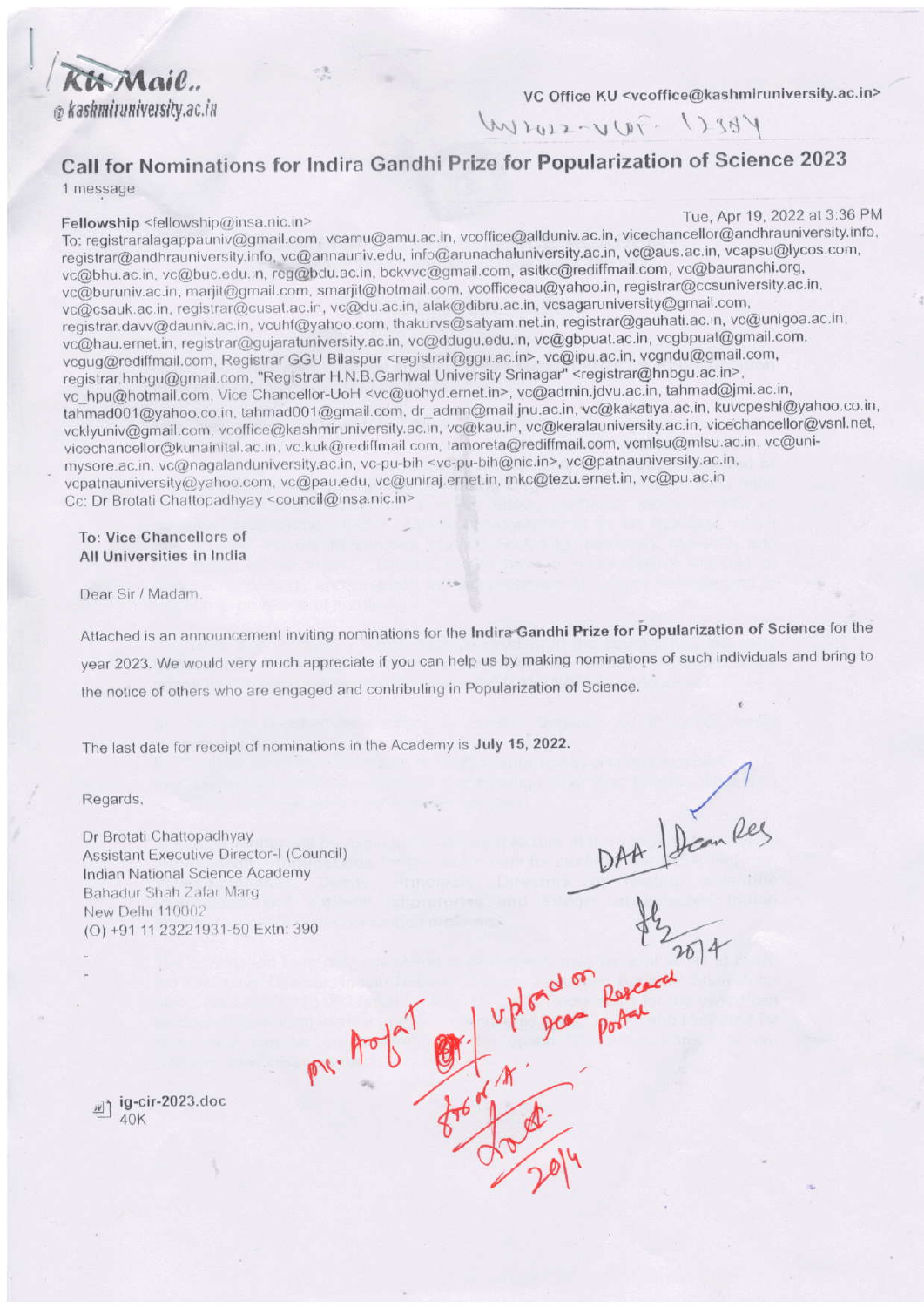

## INDIAN NATIONAL SCIENCE ACADEMY Sahadur Shah Zafar Marg, New Delhi 110 002

## Invitation for Nomina<mark>tion</mark>s

Nominations are invited for the award of Indira Gandhi Prize for Popularization of Science for the year 2023 by the Academy.

The award was instituted by INSA in 1986 to encourage and recognize popularization of science in the country. The Prize shall be awarded once in three years for outstanding work done by an individual for the popularization of science in any lndian language, including English. The nominee must have had a distinguished career as a writer, editor, journalist, lecturer, radio or television programme director; science photographer or as an illustrator, which has enabled him/her to interpret science (including medicine), research and technology to the public. He/She should have a knowledge of the role of science, technoloqy and research in'the enrichment of cultural heritage and in solution of problems of humanity.

The prize is open to any Indian national residing in the country and will carry honorarium of Rs. 25,000/-, citation and a bronze medal. Maximum of six prizes (two in each category) will be awarded to the following categories:

- a) Science popularization efforts in English language by a career media personnel
- b) Science popularization efforts in English language by a career scientist
- c) Science popularization efforts in any language other than English either by <sup>a</sup> career media personnel or a career scientist

The prize winner will be expected to deliver a lecture at the venue to be fixed by the Academy. Nominations for the award may be made by the INSA Fellows, Vice-Chancellors, Deans, Principals, Directors ot leading scientific institutions and national laboratories and Editors of selected lndlan science journals in the prescribed proforma.

The nomination form duly completed in all respects may be sent so as to reach the Executive Director, lndian National Science Academy, Bahadur Shah Zafar Marg, New Delhi 110 002 latest by July 15, 2022. Regulations for the award can be downloaded from the link : https://insaindia.res.in/aa2.php#d and Proforma for nomination can be downloaded from the option'Download Forms" at our website: www.insaindia.res.in.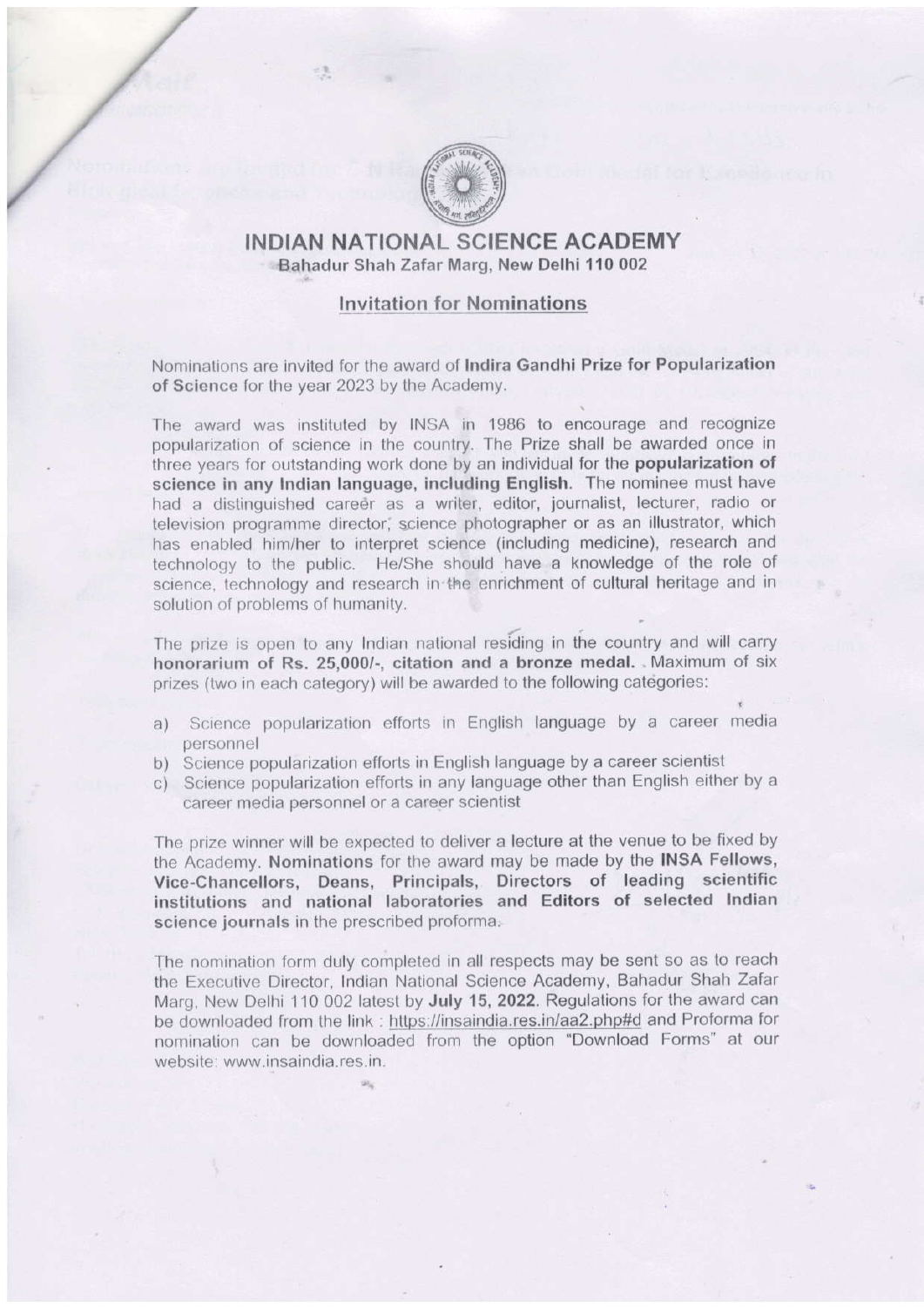$\alpha$ il amiruniversity.ac.in

VC Office KU <vcoffice@kashmiruniversity.ac.in>

2821 JWN corrent

Nominations are invited for G N Ramachandran Gold Medal for Excellence in **Biological Sciences and Technology 2022.** 1 message

SSB YSA Unit - HRDG CSIR <ssb@csirhrdg.res.in> To: vcoffice@kashmiruniversity.ac.in

Tue, Apr 19, 2022 at 3:47 PM

Dear Prof Ahmad.

The Council of Scientific & Industrial Research (CSIR) instituted a Gold Medal in 2004, in the fond memory of Prof G N Ramachandran, a pioneer of protein chemistry and the founding father of structural biology in India, for excellence in the interdisciplinary subject / field of Biological Sciences and Technology.

The annual award is given to an outstanding scientist who has made significant contributions in the field of biological sciences and technology, based on the work-done in India during the ten years preceding the award year.

It is requested that you consider nominating suitable scientist(s) from your institution for the "G N Ramachandran Gold Medal for Excellence in Biological Sciences and Technology 2022" and send the nomination papers by May 31, 2022. The award regulations and nomination proforma can be downloaded at the www.csirhrdg.res.in

Please send/share the complete nomination papers to ssb@csirhrdg.res.in. It is not necessary to send a hard copy.

With warm regards,

Yours sincerely,

**Inderpal Singh** 

Dr Inderpal Singh Scientist Incharge - SSB YSA Unit CSIR-Human Resource Development Group CSIR Complex, Library Avenue, Pusa New Delhi 110 012, India Tel: 011 2584 6777 Fax: 011 2584 0887 Email: ssb@csirhrdg.res.in

DAA Dean Res<br>24 For m/a Rbs<br>22 Tots

Prof Talat Ahmad Vice Chancellor University of Kashmir Hazratbal, Srinagar 190 006, J&K vcoffice@kashmiruniversity.ac.in